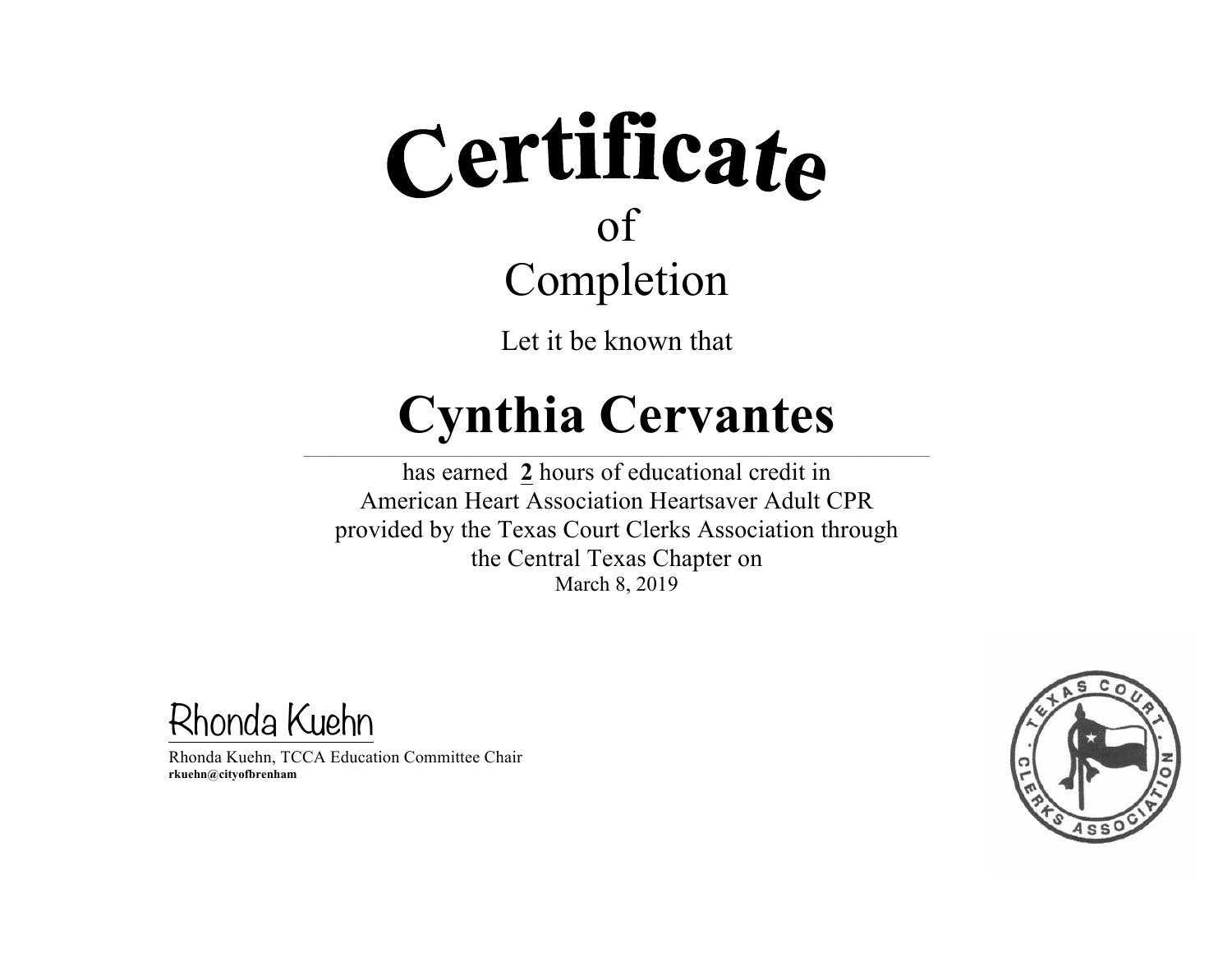Let it be known that

#### **April Christiansen**  $\_$  , and the state of the state of the state of the state of the state of the state of the state of the state of the state of the state of the state of the state of the state of the state of the state of the state of the

has earned **2** hours of educational credit in American Heart Association Heartsaver Adult CPR provided by the Texas Court Clerks Association through the Central Texas Chapter on March 8, 2019

Rhonda Kuehn

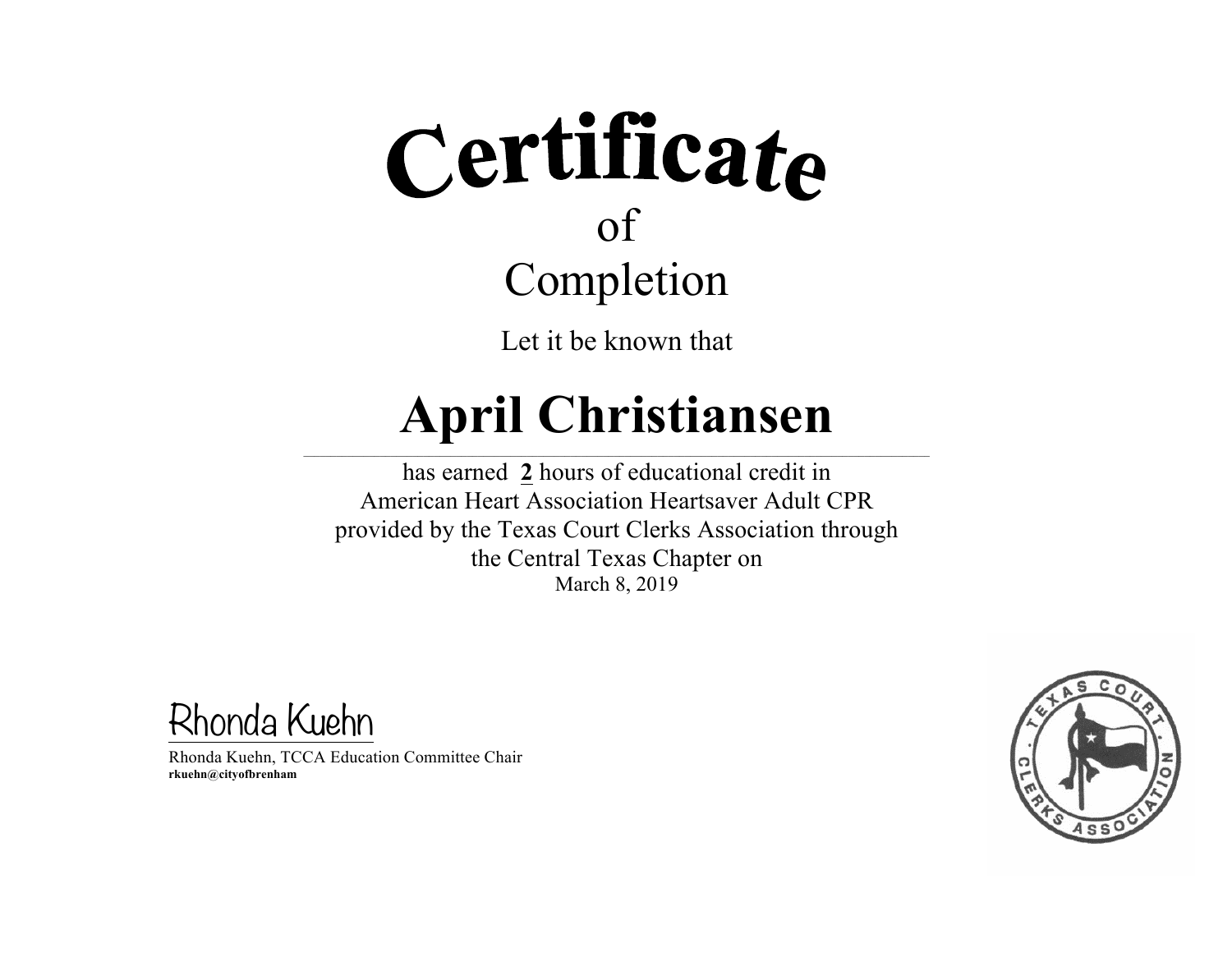Let it be known that

#### **Mara Dudley**

 $\_$  , and the state of the state of the state of the state of the state of the state of the state of the state of the state of the state of the state of the state of the state of the state of the state of the state of the has earned **2** hours of educational credit in American Heart Association Heartsaver Adult CPR provided by the Texas Court Clerks Association through the Central Texas Chapter on March 8, 2019

Rhonda Kuehn

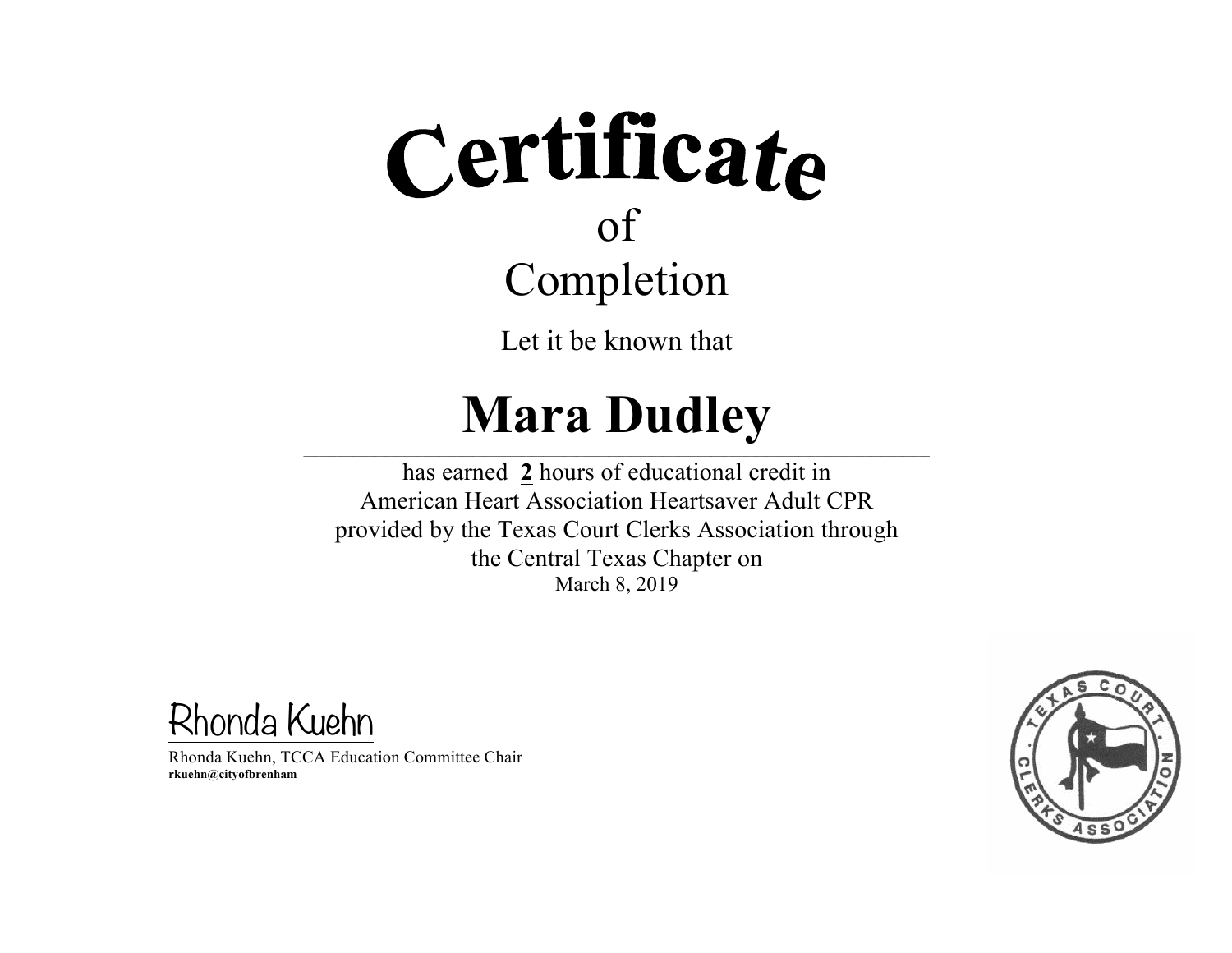Let it be known that

#### **Chad Eixmann**

 $\_$  , and the state of the state of the state of the state of the state of the state of the state of the state of the state of the state of the state of the state of the state of the state of the state of the state of the

has earned **2** hours of educational credit in American Heart Association Heartsaver Adult CPR provided by the Texas Court Clerks Association through the Central Texas Chapter on March 8, 2019

Rhonda Kuehn

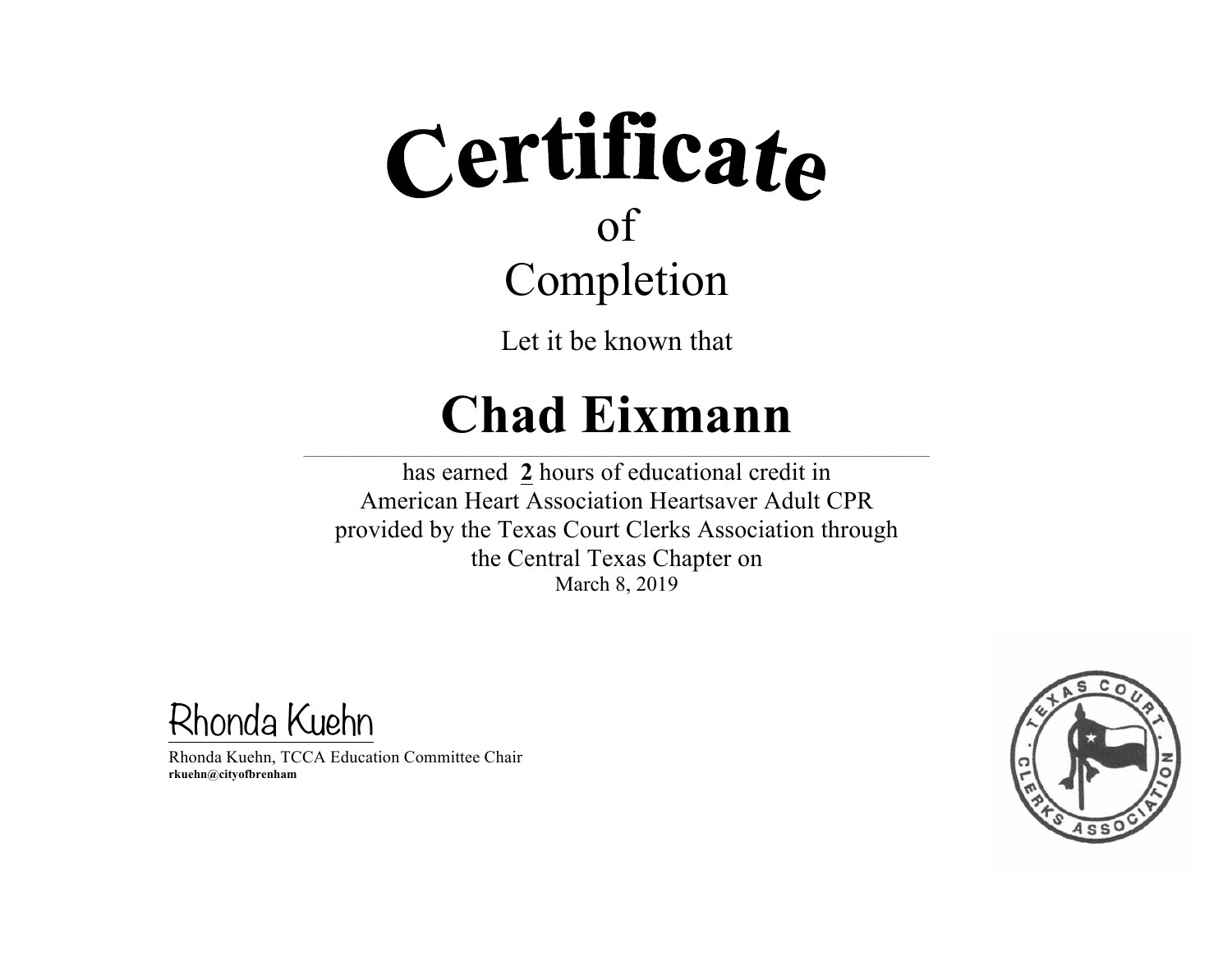Let it be known that

#### **Candy Garcia**

 $\_$  , and the state of the state of the state of the state of the state of the state of the state of the state of the state of the state of the state of the state of the state of the state of the state of the state of the

has earned **2** hours of educational credit in American Heart Association Heartsaver Adult CPR provided by the Texas Court Clerks Association through the Central Texas Chapter on March 8, 2019

Rhonda Kuehn

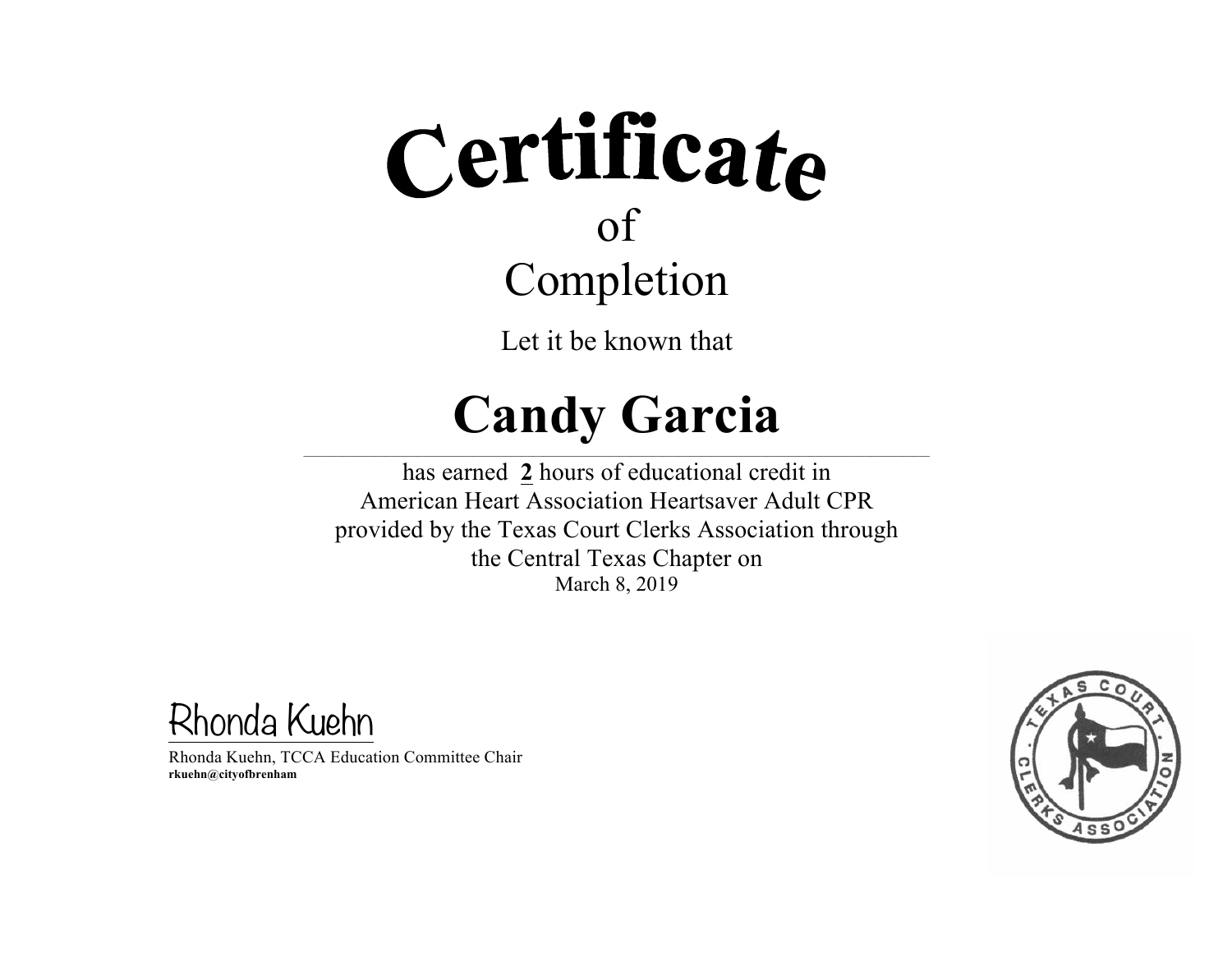Let it be known that

#### **Valerie Gonzalez**

 $\_$  , and the state of the state of the state of the state of the state of the state of the state of the state of the state of the state of the state of the state of the state of the state of the state of the state of the

has earned **2** hours of educational credit in American Heart Association Heartsaver Adult CPR provided by the Texas Court Clerks Association through the Central Texas Chapter on March 8, 2019

Rhonda Kuehn

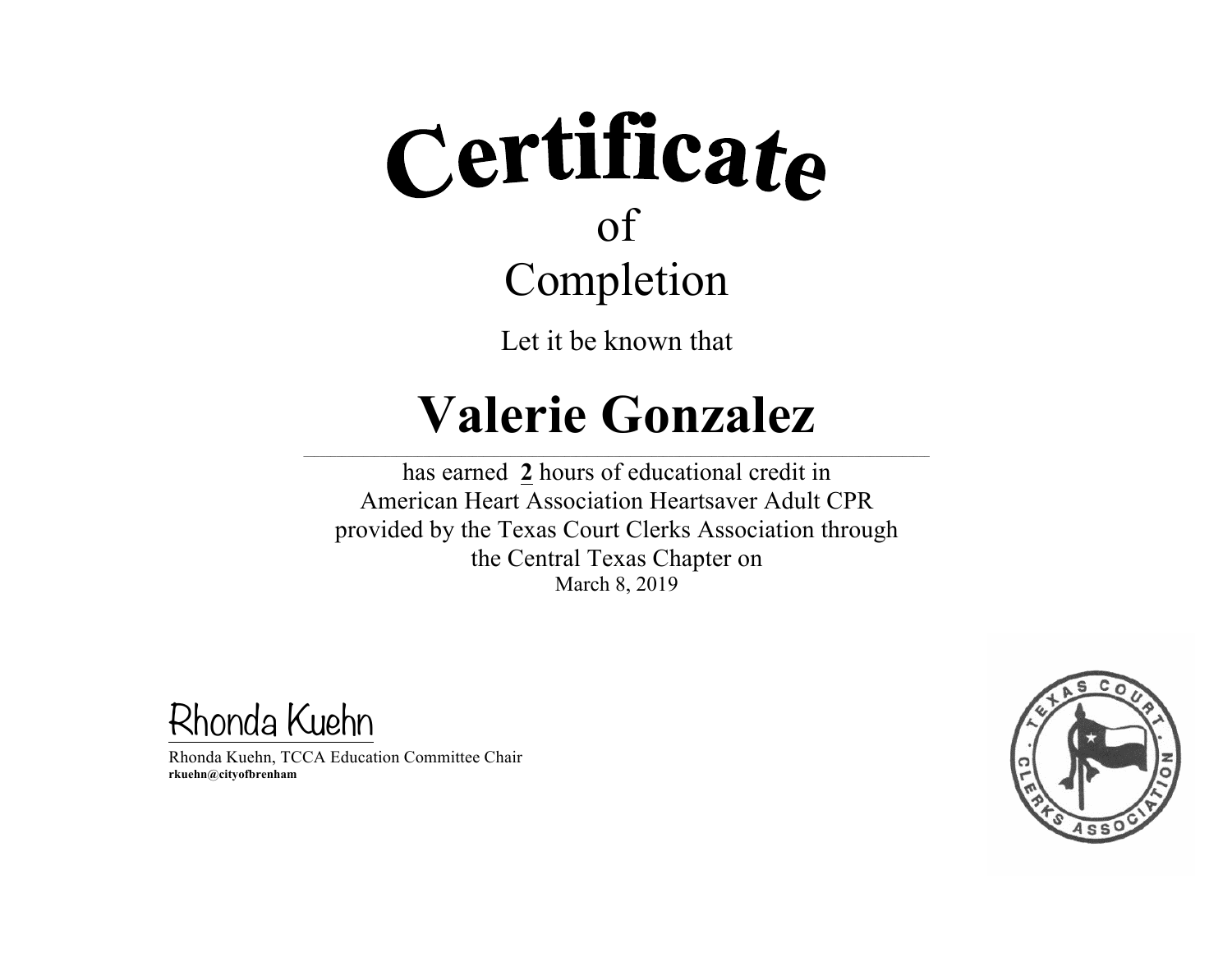Let it be known that

#### **Crystal Martinez**

 $\_$  , and the state of the state of the state of the state of the state of the state of the state of the state of the state of the state of the state of the state of the state of the state of the state of the state of the

has earned **2** hours of educational credit in American Heart Association Heartsaver Adult CPR provided by the Texas Court Clerks Association through the Central Texas Chapter on March 8, 2019

Rhonda Kuehn

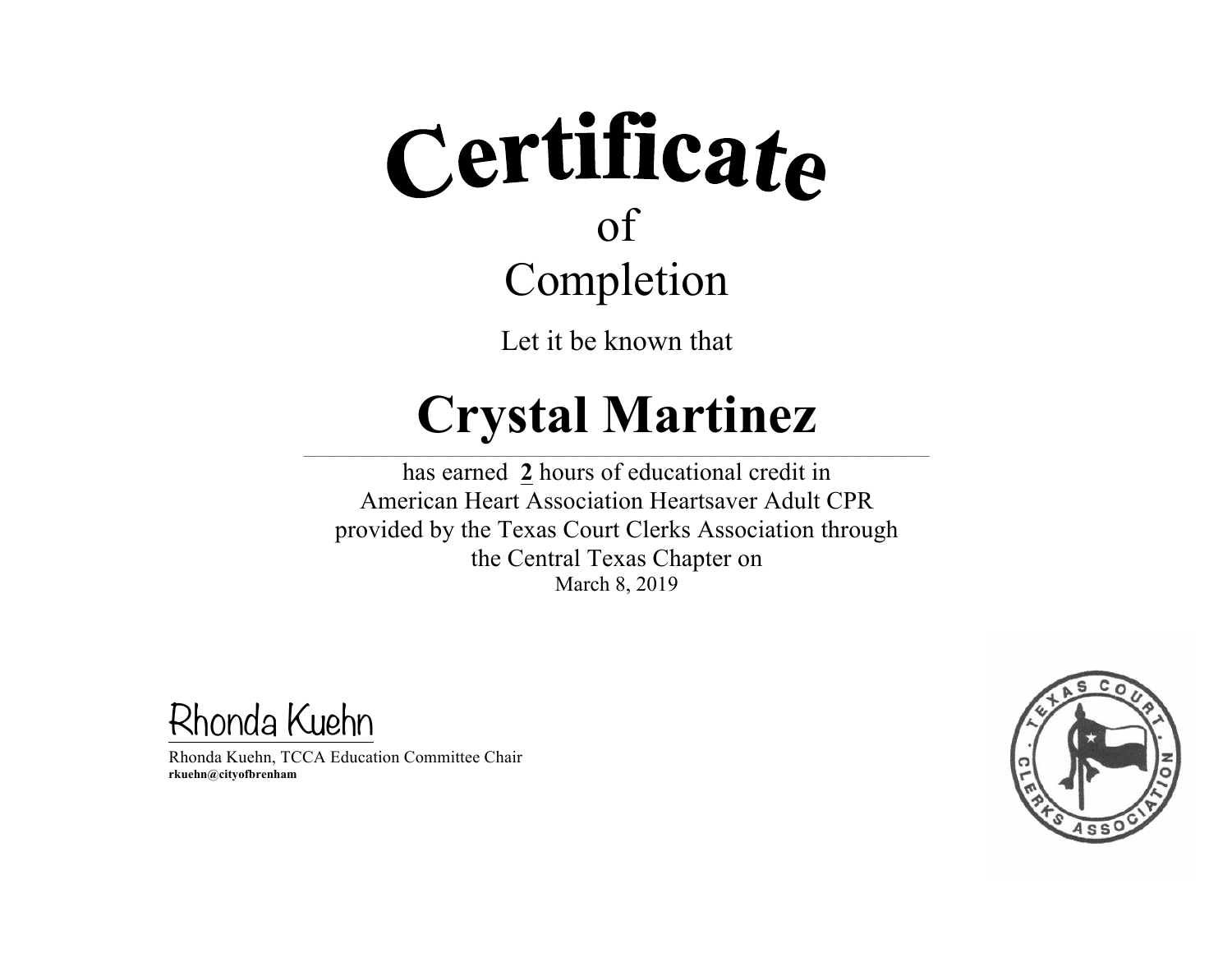Let it be known that

#### **Luevada Posey**

 $\_$  , and the state of the state of the state of the state of the state of the state of the state of the state of the state of the state of the state of the state of the state of the state of the state of the state of the

has earned **2** hours of educational credit in American Heart Association Heartsaver Adult CPR provided by the Texas Court Clerks Association through the Central Texas Chapter on March 8, 2019

Rhonda Kuehn

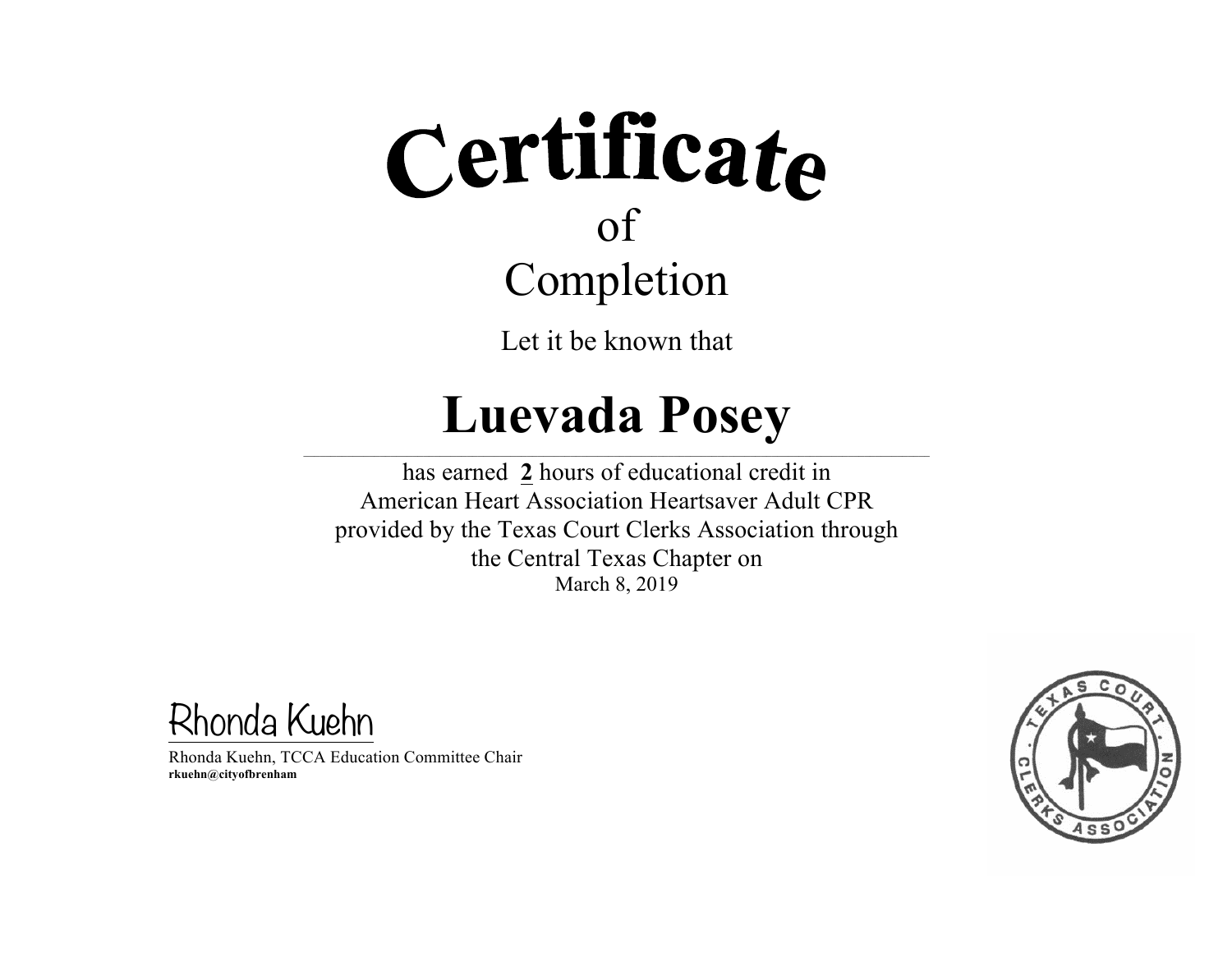Let it be known that

#### **Barbara Shannon**

 $\_$  , and the state of the state of the state of the state of the state of the state of the state of the state of the state of the state of the state of the state of the state of the state of the state of the state of the

has earned **2** hours of educational credit in American Heart Association Heartsaver Adult CPR provided by the Texas Court Clerks Association through the Central Texas Chapter on March 8, 2019

Rhonda Kuehn

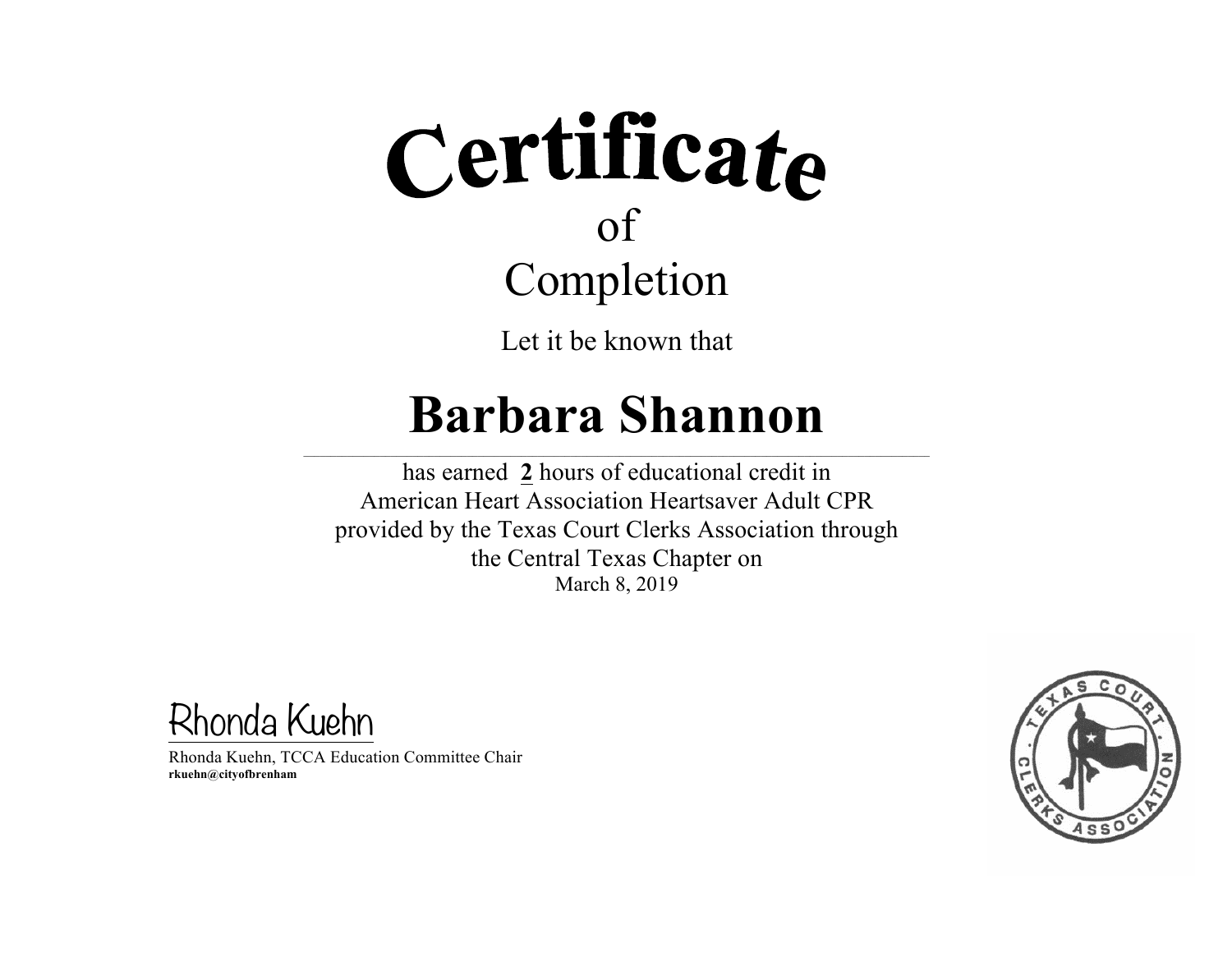Let it be known that

#### **Karen Smith**

 $\_$  , and the state of the state of the state of the state of the state of the state of the state of the state of the state of the state of the state of the state of the state of the state of the state of the state of the

has earned **2** hours of educational credit in American Heart Association Heartsaver Adult CPR provided by the Texas Court Clerks Association through the Central Texas Chapter on March 8, 2019

Rhonda Kuehn